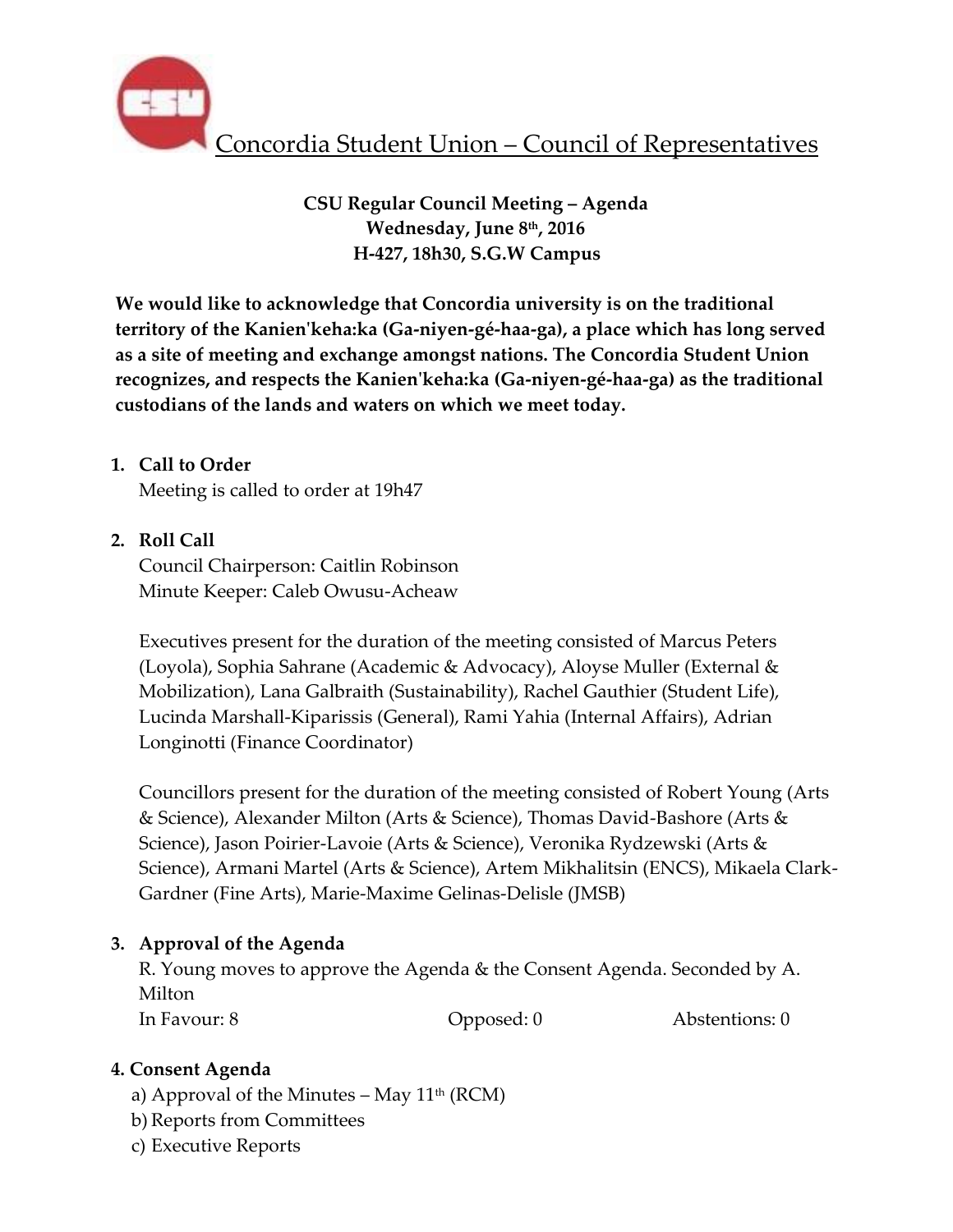# d) Chairperson's Report

### **5. Presentations & Guest Speakers**

None

### **6. Appointments**

a) University Senate

S. Sahrane discusses how councillors are needed for the undergraduate portfolio for the Senate.

L. Galbraith and L. Marshall-Kiparissis mentions how the University Senate is a wonderful way for students who desire to be active with involvement, but note the necessary time commitment.

The chair adds to the discussion floor as to how any student is available to be a member of the Senate.

R. Young moves to nominate himself to the Senate. Seconded by A. Milton. He believes that his wide academic range by being both a Liberal Arts and Cultural Studies student qualifies himself to be a Senate member. To add, he states his past experience with ASFA and appreciate the open forum dialogue at meetings.

A. Milton moves to nominate himself to the Senate. Seconded by R. Young. A. Milton states his purpose as to why the council should nominate himself to the Senate. Firstly, he mentions how he is a student of two facilities, helped a Concordia professor, as well as is familiar with Robert Rules of Order.

A. Martel moves to nominate himself to the Senate. Seconded by J. Poirier Lavoie. A. Martel acknowledges his lack of experience, but makes up for it by stating that he appreciates the academic foundation of his fellow council members as to himself. He believes that being a third-year Political Science Honours student gives him creditability to be a viable candidate.

N. Fabre moves to nominate herself to the Senate. Seconded by A. Milton.

N. Fabre had sent a letter to the C. Robinson detailing her motivations as for the nomination to the University Senate. She aspires to bring passion and the drive to learn more about the organizational structure of Concordia University as well as continues to be the voice for students in all bodies relevant to their success.

R. Young advocates for gender parity to the council when making the final nominating decisions for the Senate.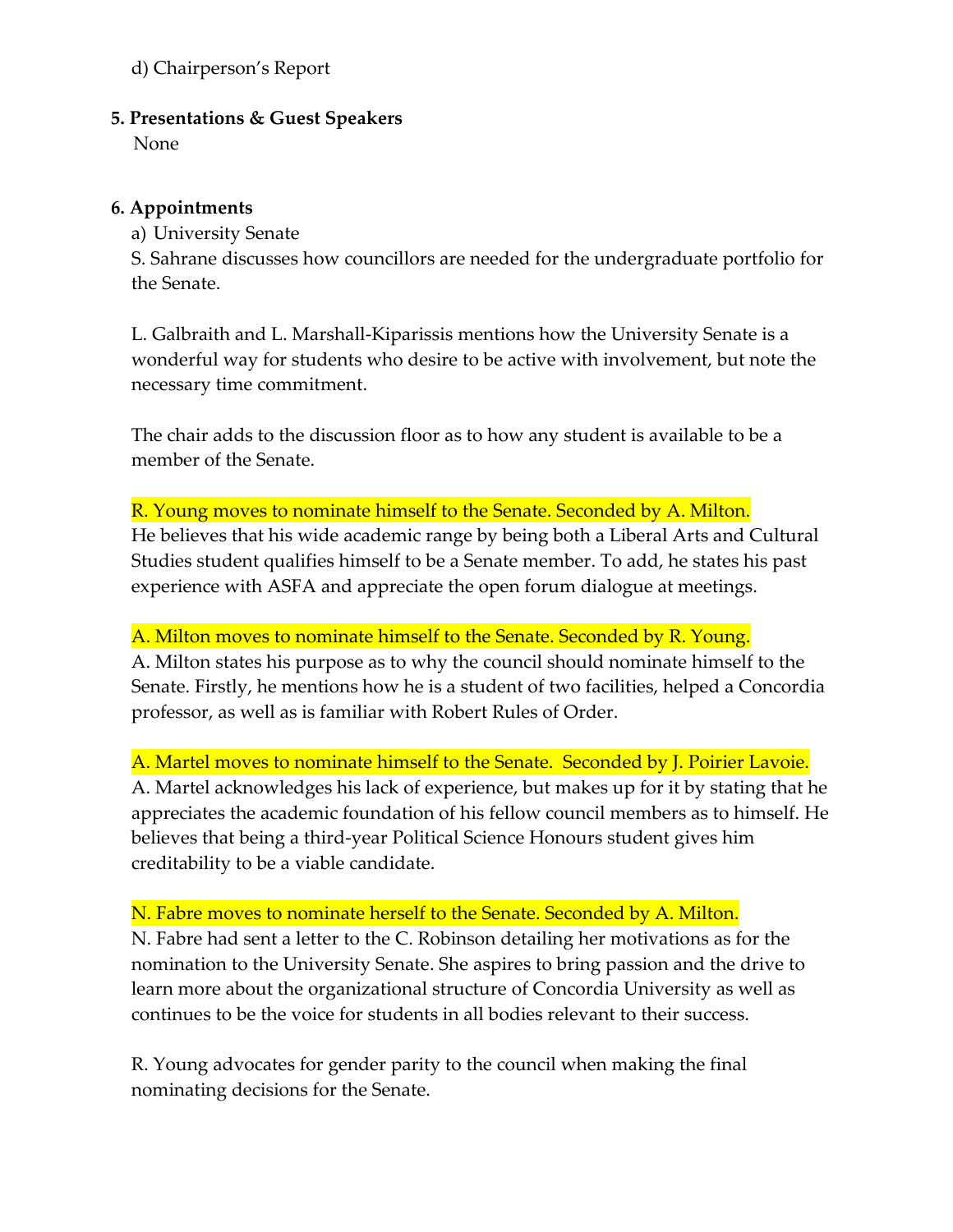L. Marshall-Kiparissis appreciates the candidates for putting themselves forward for the nomination. She credits the candidates for their experience as well as the value they can bring for the University Senate.

Through a roll call vote, A. Martel and N. Fabre have been selected as the representatives for the University Senate.

b) Concordia Council on Student Life

R. Gauthier discusses the available membership on the council. She mentions that the council approves projects in and around Concordia University. A. Longinotti provides some more information to the council about the CCSL's mandate such as the power over Students' Services budget, administrative affairs towards student's success and university life. He concludes by stating that there is an honorarium of 6 credits available.

L. Marshall-Kiparissis acknowledges that there isn't really a rush to appoint all the necessary people to the committee seeing as there is a lack of people due to the current summer season.

R. Gauthier moves to nominate herself to the Concordia Council on Student Life. Seconded by T. David-Bashore.

R. Gauthier, per her mandate as the Student Life Coordinator, believes it is a perfect fit and believes that it help and assist her accomplish her goals and aspirations for the upcoming academic year.

R. Yahia moves to nominate himself to the Concordia Council on Student Life. Seconded by A. Martel.

R. Yahia states his past experience on the committee the previous year and values the input he can bring for the upcoming academic year.

M. Peters moves to nominate R. Gauthier and R. Yahia to the Concordia Council on Student Life. Seconded by R. Young.

For: 9 Opposed: 0 Abstentions: 0

c) Library Services Fund Committee

A. Muller states that the committee is utilized for students and mentions the available membership is open to four students. He recommends that the council should nominate 3 people as well as the time commitment of meeting four (4) times a year.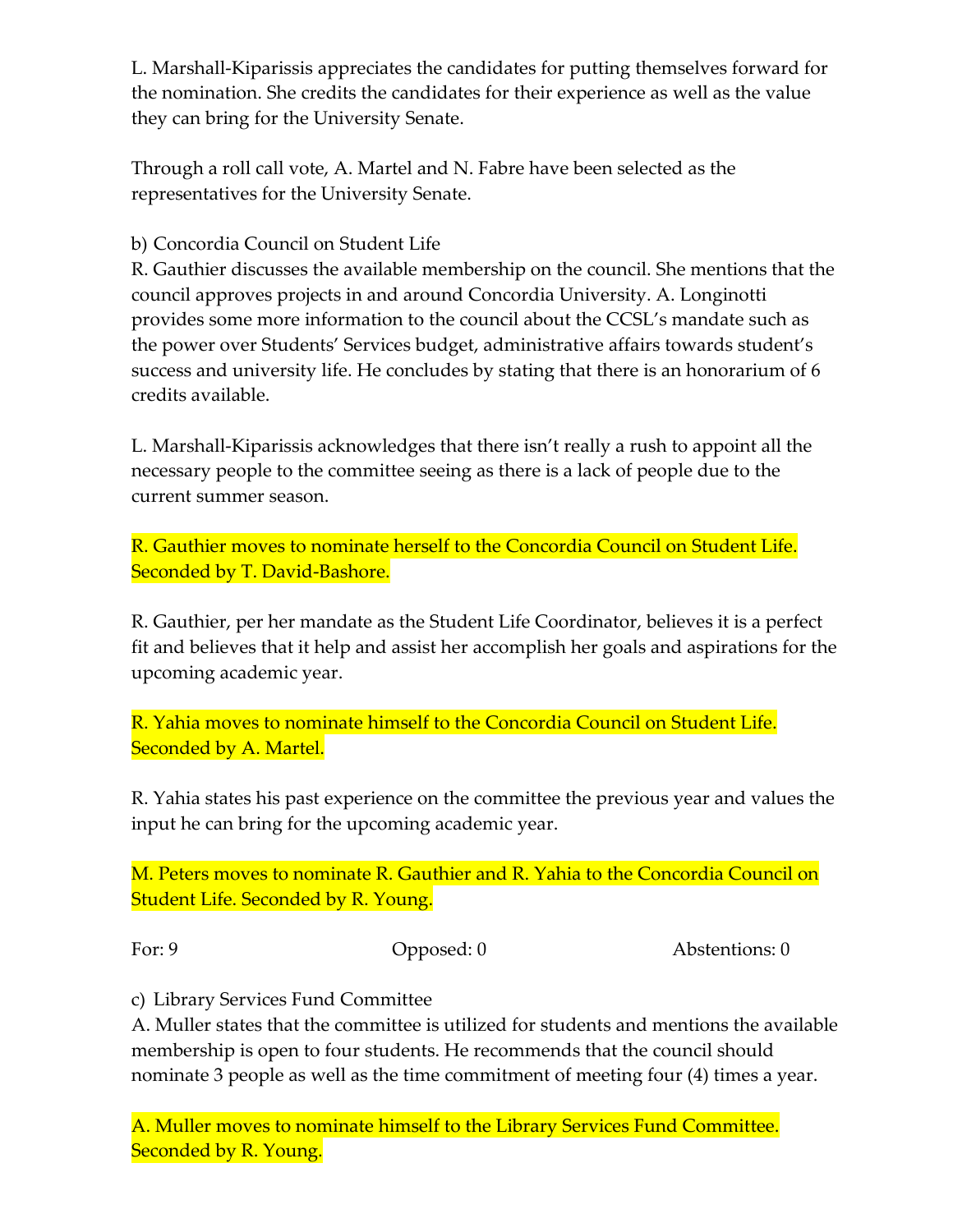A. Muller states his past experience as being on the committee the previous academic year.

L. Galbraith moves to nominate herself to the Library Services Fund Committee. Seconded by R. Young.

She believes that her mandate, per being the Sustainability Coordinator, allows for her to be a perfect fit seeing as it enhances the required sociability for her role.

R. Young moves for an omnibus vote for both nominees to the Library Services Fund Committee. Seconded by T. David-Bashore.

For: 9 Opposed: 0 Abstentions: 0

d) Loyola Committee (1 spot)

M. Peters, as the Loyola Coordinator, asks upon the council to nominate someone to the committee. He provides information as to the committee's mandate towards current projects to improve the Loyola space for events such as Orientation. He concludes that he is open for more input for more activities.

e) Sustainability Committee (2 spots)

Two spots are open for the committee, due to a resignation. L. Galbraith provides information about the mandate of the committee. The financial spending power of the committee rests on the foods and Special Projects Fund. She mentions that she is working on some plans to present and for the committee in the upcoming year.

A. Mikhalitsin moves to nominate himself to the Sustainability Committee. Seconded by R. Young.

He believes that his dedication to special causes such as feminism and environmentalism validates his candidacy for the committee.

R. Young moves for A. Mikhalitsin to be nominated to the Sustainability Committee. Seconded by A. Martel.

For: 9 Opposed: 0 Abstentions: 0

f) SSAELC Fund Committee

M. Peters discusses the mandate of the committee. He mentions that the time commitment is not that heavy. He finds it a great opportunity. There is one council representative seat open for the committee.

M.-M. Gelinas-Delisle moves to nominate herself to the SSAELC Fund Committee. Seconded by R. Young.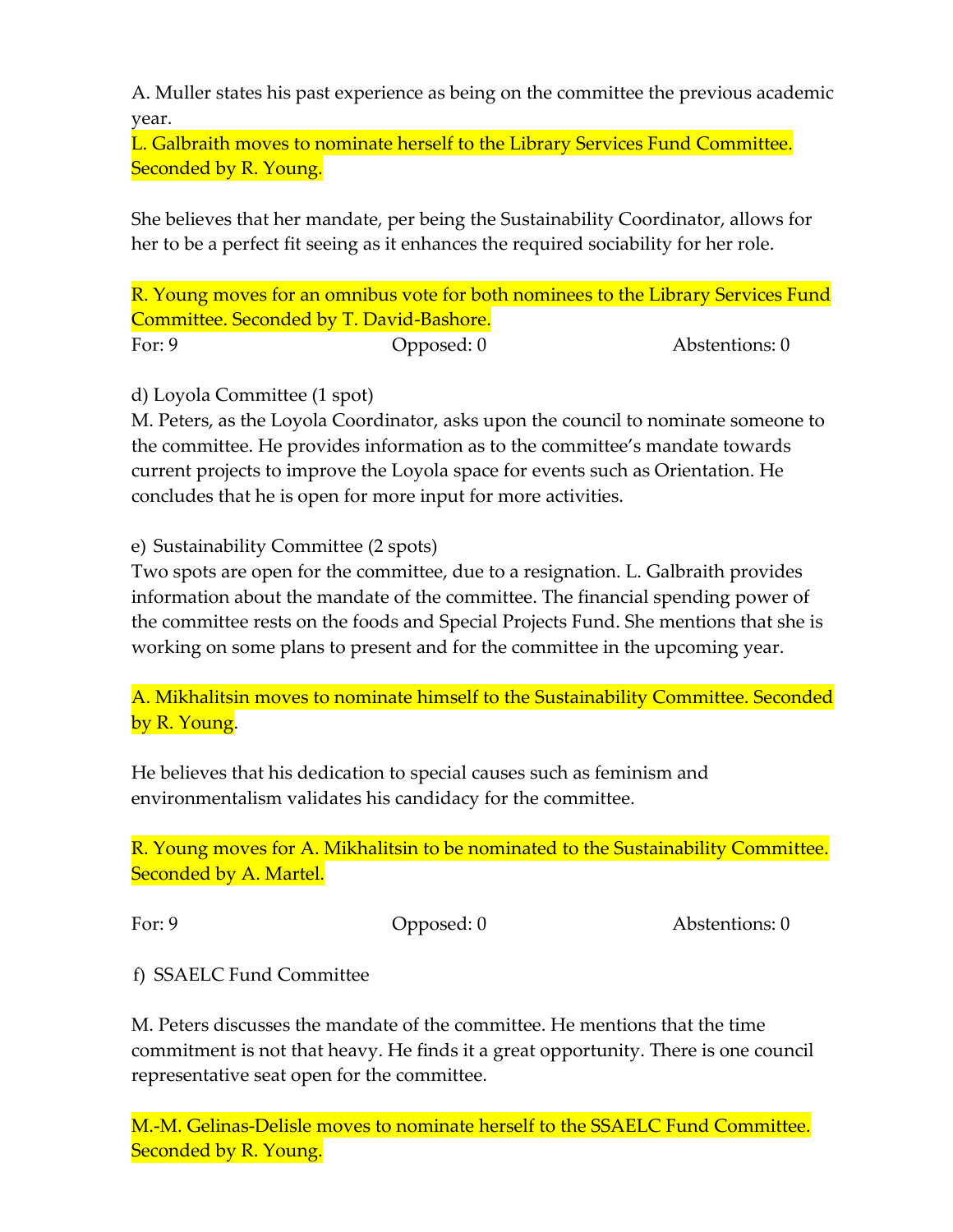She's states herself as organized and committed for the cause and open to learn about the present organizational structure to help students at Concordia University.

A. Mikhalitsin moves to nominate himself to the SSAELC Fund Committee. Seconded by R. Young.

A. Mikhalitsin believes that his commitment will make up for his lack of general experience.

M.-M. Gelinas-Delisle is approved as the council's representation on the SSAELC committee.

## **7. New Business – Informational**

a) AVEQ

A. Muller discusses the association's mandate, goals and aspirations as a representative union for Anglophone student interest.

L. Marshall-Kiparissis provides some insight into this association and states her past experience and applauds the CSU's efforts to being a part of this project.

### **8. New Business – Substantive**

a) Annual Campaign (Seconded by R. Young)

*Whereas Climate change is a global issue that affects us all, and proactive steps have to be taken to address it;*

*Whereas the consumption of fossil fuels is a significant factor in the global increase of the temperature of the planet, and according to 350.org an estimated 80% of the known reserves should be kept in the ground in order to prevent a dramatic increase in global temperature;*

*Whereas the extraction of fossil fuels, the development of pipelines, of the tar sands and of fracking disproportionately impacts negatively indigenous communities;*

*Whereas Concordia University holds undisclosed amounts invested in fossil fuels industries; Whereas we believe that academia has a moral responsibility towards society;*

*Whereas it is reasonable to believe that investment in fossil fuels industries are not financially sustainable on the medium to long term;*

*Whereas Divest Concordia and Sustainable Concordia are campaigning for Concordia University to fully divests its investment from fossil fuels industries; Whereas the CSU has the following positions:*

● "That the CSU oppose the Energy East and Line 9 pipelines as well as any form of tar sands development. [Adopted during the March General Election, 2016]

• That our society transition towards being fossil fuels free by 2050. [Adopted October 8, 2014]

• That our university system be transformed to help in the transition towards a post fossil fuel economy. [Adopted October 8, 2014]

• That the pipeline projects in Quebec be blocked, with the intention to stopping tar sands exportation. [Adopted October 8, 2014]

● That fossil fuel exploration and extraction projects on the territory of Quebec stop.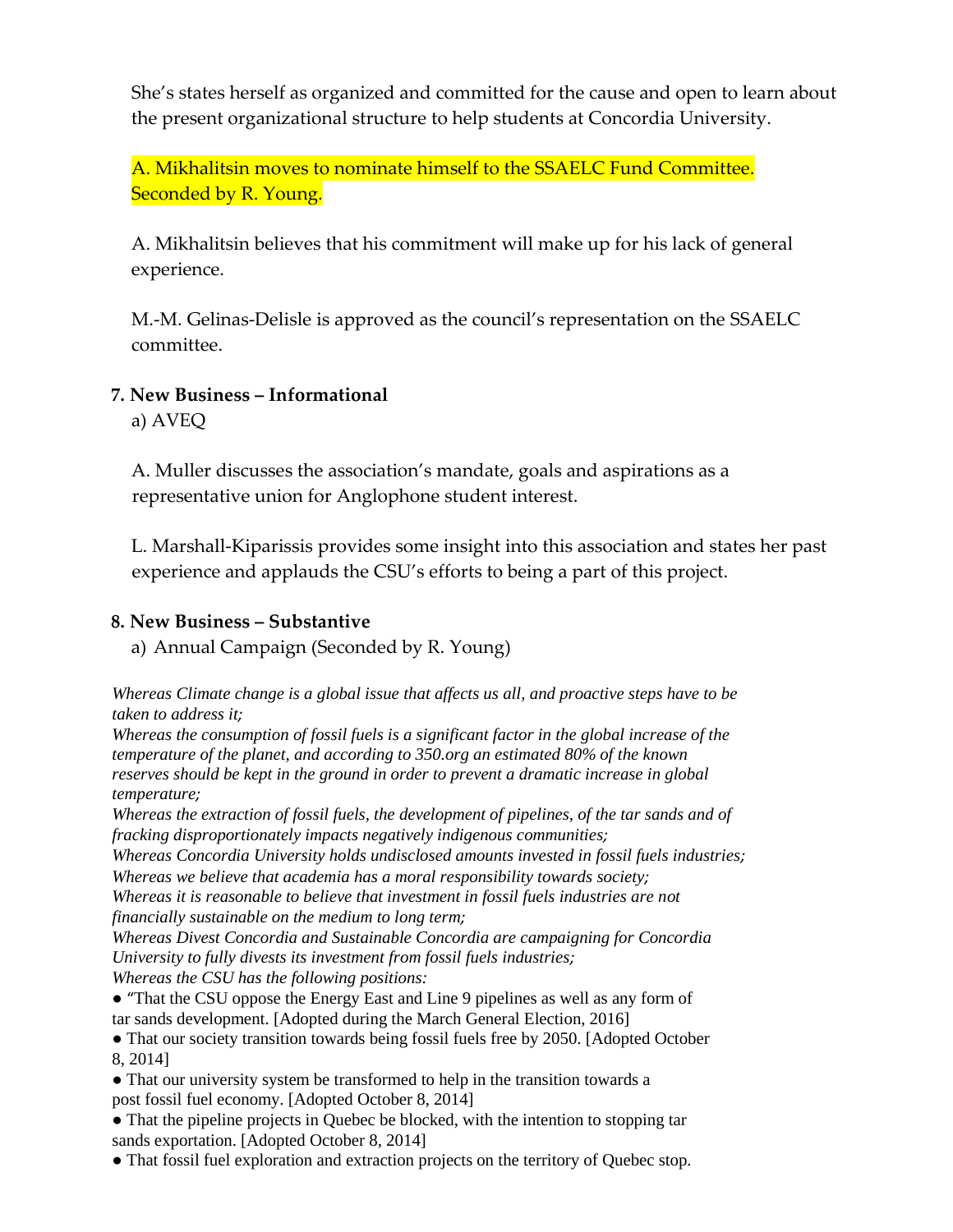[Adopted October 8, 2014]

● That the emission of dangerous levels of greenhouse gases into the atmosphere be recognized as a crime against our environment, and against humanity. [Adopted October 8, 2014]

● That the CSU favor the removal of Federal and Provincial subsidies to the fossil fuel industry and resource exploitation activity in Quebec's Plan Nord. [Adopted April 8, 2015]"

Be it resolved that the annual campaign of the CSU for the year 2016-17 be to inform and mobilize the Concordia undergraduate students on environmental and climate justice issues, with a special focus on divestment;

Be it further resolved that this campaign emphasises the impact of climate change on indigenous peoples and other front line communities, and reinforces the centrality of their perspectives and actions in environmental justice;

Be it further resolved that CSU demands that Concordia university divests the entirety of its investments from fossil fuel industries;

Be it further resolved that for the purpose of this campaign, the CSU works in collaboration with Divest Concordia and Sustainable Concordia.

A. Muller and M. Peters present a PowerPoint detailing the positions taken with this motion. Both of them explain the motivations behind this divestment action by stating that nearly 12 million of Concordia's Endowment Fund is invested in the fossil fuel industry. The campaign's demands are for negative screening of select companies and alternative investing into socially-aware industries. So far, the campaign has been primary been the project of Divest Concordia with the help of Sustainable Concordia.

A. Martel questions and ponders at campaign itself in terms of actual progress with the movement. L. Marshall-Kiparissis answers that an ad hoc committee has been formed, but believes that the university administration has taken more of a PR approach towards the cause rather than actively and directly changing positions.

For: 9 Opposed: 0 Abstentions: 0

b) Minimum Wage Position (Seconded by R. Young)

*Whereas the current minimum wage in Quebec for the year 2016 is 10.75\$ per hours; Whereas according to the Institut de recherche et d'informations socioéconomiques (IRIS) research report "Les conditions d'un salaire viable au Québec en 2016?" (April, 2016) the median living wage in the province of Quebec would be 15.11\$ per hour for a person working fulltime*

*(37.5 hours a week);*

*Whereas organizations such as the Féderation des travailleurs et travailleuses du Québec (FTQ), the Confédération des Syndicats Nationaux (CSN), and l'Association pour une Solidarité Syndicale Étudiante (ASSÉ) are campaigning for a 15\$ per hour minimum wage;*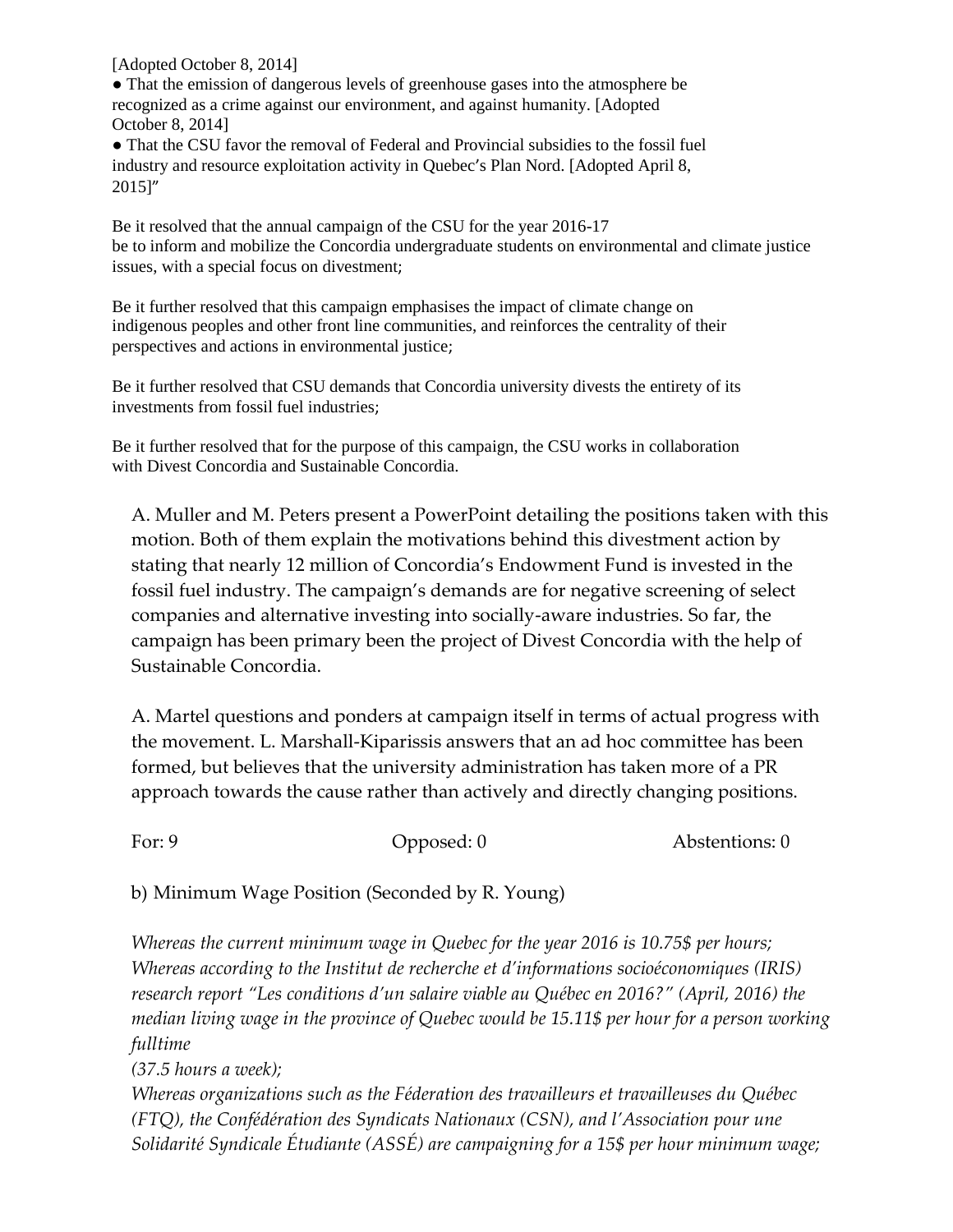*Whereas the CSU has the following positions, which a living wage would support:*

● "That the CSU support high quality, universally accessible postsecondary education as a human right. [Adopted during the November Byelection, 2015]

● That the CSU call for the elimination of all financial barriers to a high quality Postsecondary education, and advocate for a progressive reduction and elimination of all tuition fees and obligatory institutional fees (FIOs) for all students, whether Quebec

resident, out of province, or International. [Adopted during the November Byelection, 2015]";

Be it resolved that the CSU supports the adoption by the Quebec national assembly of at least a 15\$ hourly minimum wage across all provincial sectors of labour.

A. Muller explains the distinction between minimum wage and living wage. He advocates for the motion as a method to help students afford for university studies.

| Abstentions: 0 |
|----------------|
|                |

c) Approval of Budget (Seconded by A. Mikhalitsin)

A. Longinotti details the budget (indexed with the minutes). He explains the current draft was constructed with the CSU General Manager, the outgoing Finance Coordinator and himself as the current Coordinator. Some budget lines have been removed and modified. Any increases from the previous academic year, he adds, have been indexed through the living cost in the City of Montreal. Any committee budget lines are to be further itemized.

M. Peters moves to amend the motion the budget by adding 1 000\$ from the projected surplus budget line to budget line 7871 (as referenced in CSU Draft Budget 2016-2017). Seconded by R. Young.

M. Peters believes that since there is a surplus, the additional money can be utilized for the Hive Café with unexpected expenses due administrative affairs such as booking.

| For: $9$<br>Abstentions: 0<br>Opposed: $0$ |
|--------------------------------------------|
|--------------------------------------------|

d) Street Closure (Seconded by R. Young)

R. Gauthier explains the motion as in that it allows for students to familiarize with the new and current clubs and associations at the university and be sociable with making new friends.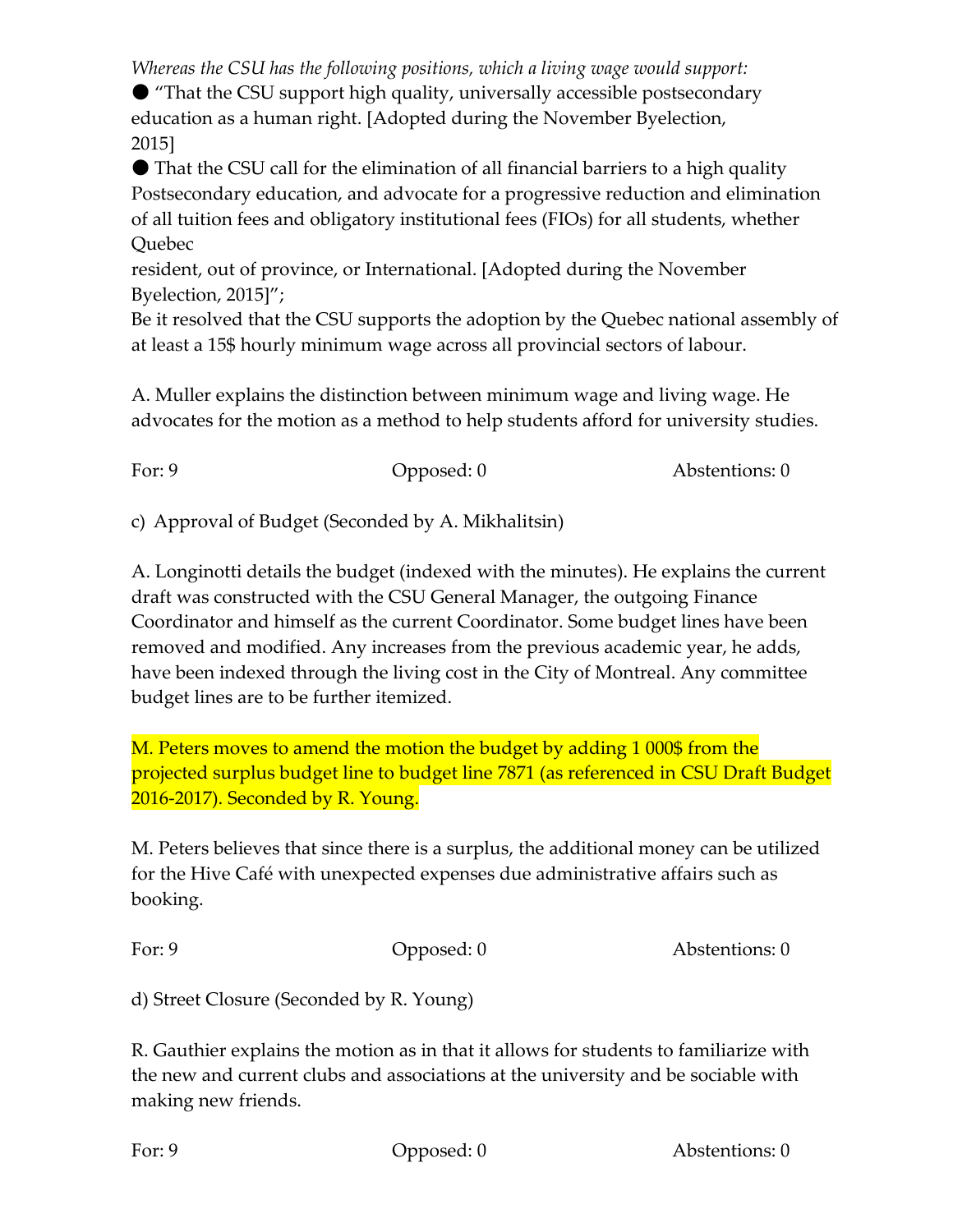e) UQAM Tribunals (Seconded by R. Young)

Whereas several UQAM students were recently charged under the UQAM disciplinary code by the UQAM administration for their participation in the democratically voted strike of the spring 2015;

Whereas the CSU adopted the following position on April 8, 2015: "That the CSU oppose the use of internal university judicial means against students to solve questions of a political nature.";

Be it resolved that the CSU reiterates its position to oppose the use of internal university judicial means against students to solve questions of a political nature;

Be it further resolved that the CSU stands in solidarity with the UQAM students targeted by their university's administration through the use of disciplinary procedures for their participation in the spring 2015 strike;

Be it further resolved that the CSU donates up to 3,000\$ to the Comité Légal de l'ASSE, in order to contribute to the legal costs involved in the defence of these students.

A. Muller explains the reasoning behind the motion as in per the student protests that were held at UQAM a year ago.

R. Young moves to amend the motion by adding that the money be taken from budget line 6700 (as referenced in CSU Draft Budget 2016-2017). Seconded by A. Mikhalitsin

Motion passes by a friendly vote.

A.Martel believes that the money will benefit for the students at UQAM stating from past experience.

A. Mikhalitsin wonders if the CSU has given money in such fashion. Adrian answers that the CSU has done so through similar avenues.

For: 8 Opposed: 0 Abstentions: 0

f) External Committee Report

A. Muller moves to approve the report. Seconded by R. Young.

For: 7 Copposed: 0 Abstentions: 2

g) Reform Motions

### **CSU Reform Motions**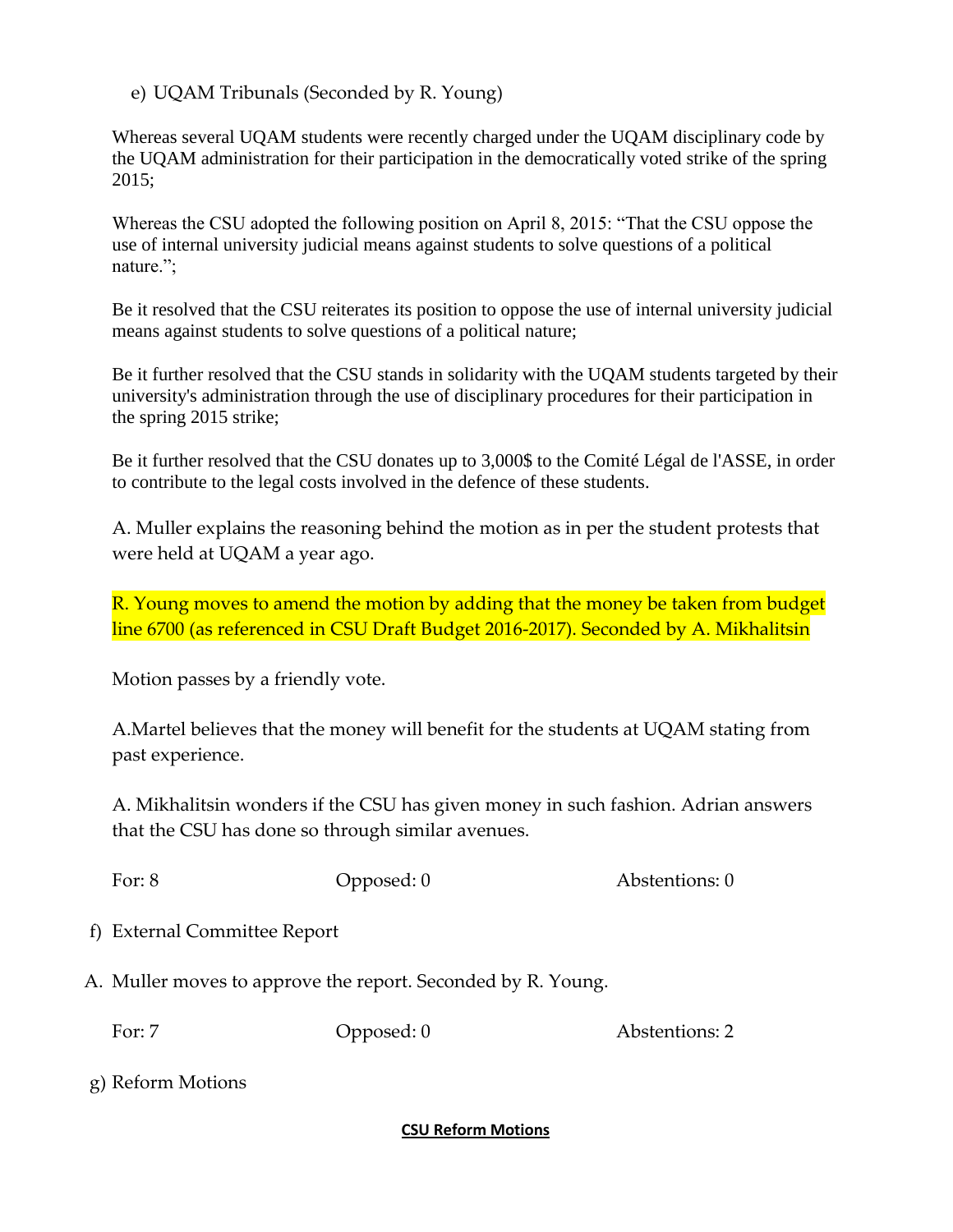#### **I) Resolution concerning the Facilitation of Member-Based Governance**

Be it resolved, that the CSU shall facilitate the collective-decisionmaking of member-based student associations on campus by purchasing, and making freely available, projectors, screens, parliamentary guides, and any other equipment and technology that may be required for the hosting of general assemblies.

Be it further resolved, that the CSU shall make available student spaces for general assemblies, and work to make these spaces more accessible by removing time/cost constraints and any other policy impediments.

#### **THE FOLLOWING POINTS II, III, IV ARE REFERRED TO POLICY COMMITTEE**

### **II) Resolution concerning the Electronic Voting and Elections Accessibility (Already Done by Gene)**

Be it resolved, that a feasibility study shall be carried out by the executive officers, under the direction of the general coordinator, concerning the use of electronic polling for student elections. This study shall include the available service providers, the risk associated with each, a comparison of methods other universities use to carry out their elections and any other relevant information that may be required by council to decide on how to proceed. A report, with the study's findings and recommendations, shall be presented to council for review.

#### **III) Resolution concerning Executive Officer and Board Member Training Program**

Be it resolved, that a feasibility study shall be carried out by the executive officers, under the direction of the general coordinator, concerning the creation of a training program directed at newly elected executive officers of students associations on campus. This program may be a written manual or can be an experiential learning workshop, and shall address university governance, event planning and budgeting, decision-making, member-based governance and any other skill required to manage a nonprofit organization. A report, with the study's findings and recommendations, shall be presented to council for review.

### **IV) Resolution concerning Parliamentary Officer (Chairperson) Training Program**

Be it resolved, that a feasibility study shall be carried out by the executive officers, under the direction of the general coordinator, concerning the creation of a training program directed at chairing general assemblies and teaching interested members at large about collective decision-making. This program can be a written manual or can be an experiential learning workshop, and shall address parliamentary procedure, member-based governance, and any other skill required to manage a general assembly. A report, with the study's findings and recommendations, shall be presented to council for review.

# J. Poirier Lavoie moves to commit motions 2, 3, 4 to the Policy Committee. Seconded by A. Martel

L. Marshall-Kiparissis discusses how the online voting has already been talked about back in 2014 with the Academic Researcher.

A.Milton questions at the motion in which he believes it is not an effective way in enforcing Roberts' Rules of Order in the proposed idea. R. Young has similar sentiments.

L. Marshall-Kiparissis states that the policy committee at interest for any reform proposal.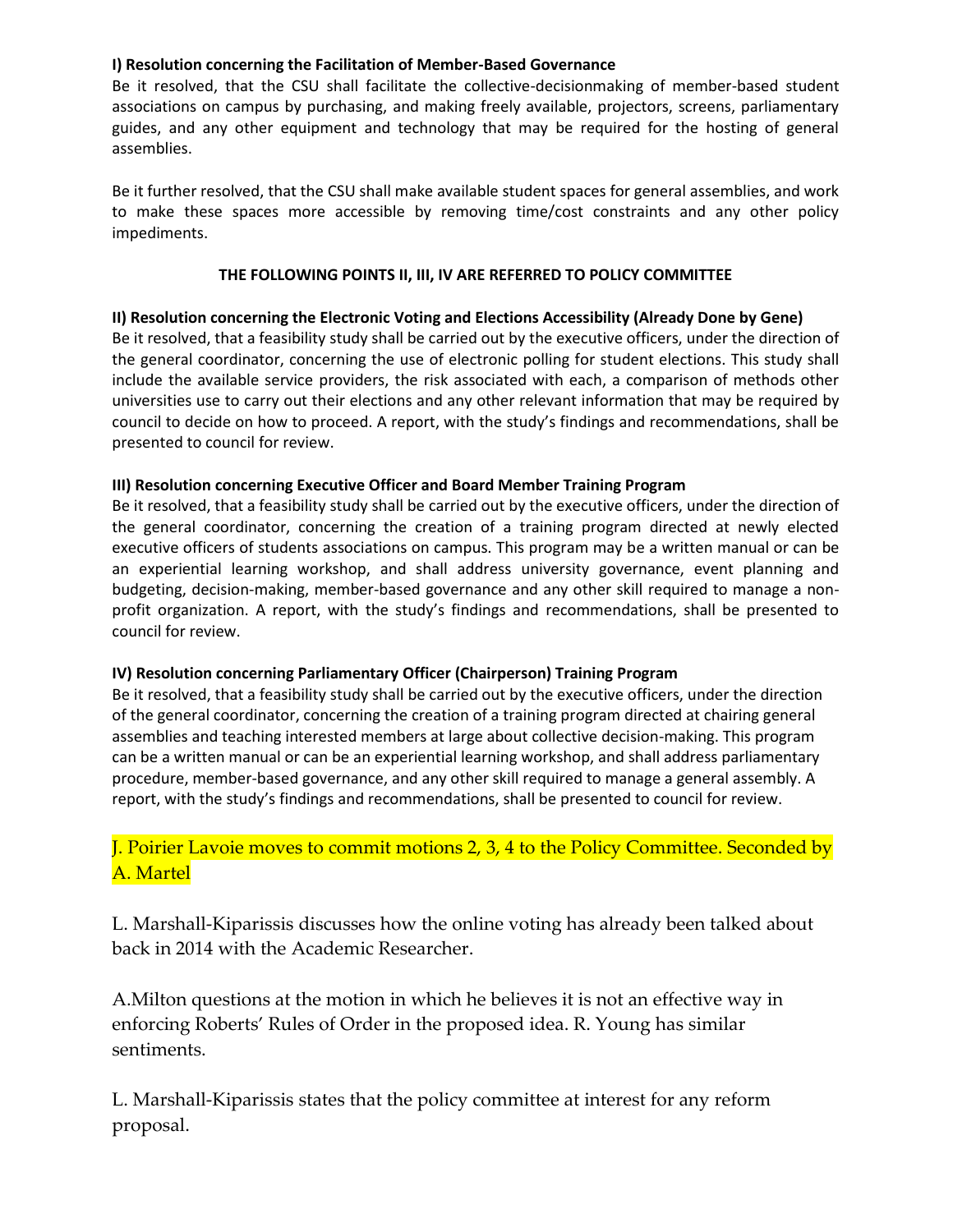# **9. Question Period & Business Arising**

J. Poirier Lavoie nominates himself to the CCSL. Seconded by T. David-Bashore.

J. Poirier Lavoie states that he has been active in student politics pertaining to administration and finance and desires for a new learning experience.

A.Martel nominates himself to the CCSL. Seconded by A. Mikhalitsin.

A.Martel wants to bring his past experience from the CSU to the CCSL.

Moves for an omnibus vote motion for both nominees to the CCSL. Seconded R. Young.

For: 5 Opposed: 1 Abstentions: 1

## **10. Announcements**

M. Peters mentions that the Executive Retreat is this weekend.

L. Galbraith mentions that the Executive Office Hours are now posted CSU website.

R. Gauthier asks for the council to be with Orientation with meeting new students. A few council members discuss the current and open job opportunities available on the CSU website.

# **11. Adjournment**

M. Peters moves to adjourn the meeting. Seconded by R. Young.

Motion passes unanimously.

Meeting ends at 22h23.

*Wednesday, June 10th, 2015 – Regular Council Meeting Minutes*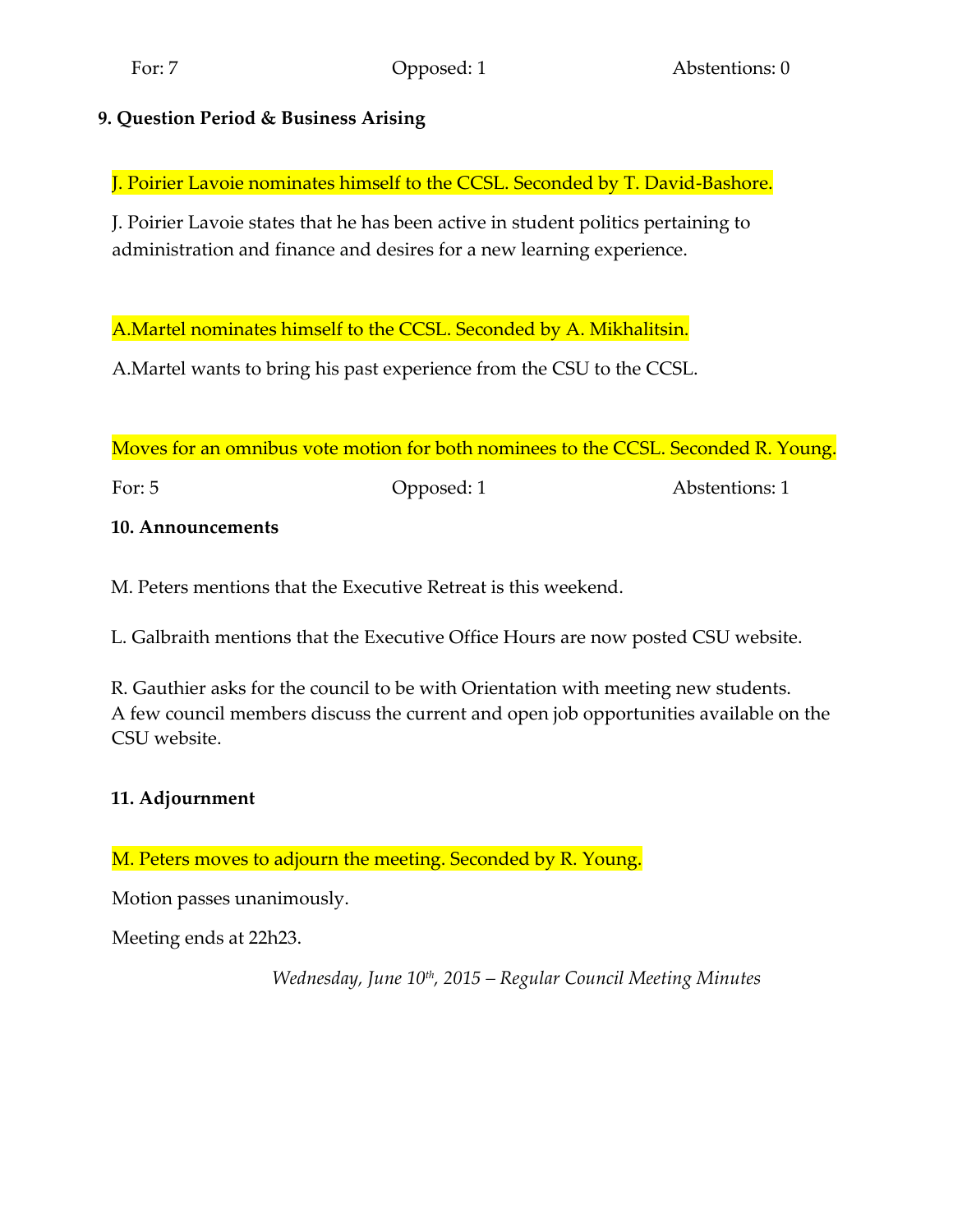**CONCORDIA STUDENT UNION 1455 DE MAISONNEUVE W. H-711 MONTREAL QUEBEC H3G1M8** June 03, 2016



Total Periods : 12 Current Period: 12

|                    |                                                                      | 2015-2016<br>YTD P0 to P12   | 2015-2016<br>Annual    | 2016-2017<br>Annual    |                                       |
|--------------------|----------------------------------------------------------------------|------------------------------|------------------------|------------------------|---------------------------------------|
|                    | <b>Compte Description</b>                                            | <b>Actuals + Projections</b> | Budget                 | <b>Budget</b>          |                                       |
|                    | <b>OPERATIONS</b>                                                    |                              |                        |                        |                                       |
|                    | <b>REVENUES</b>                                                      |                              |                        |                        |                                       |
|                    | <b>Student revenues</b>                                              |                              |                        |                        |                                       |
| 4000               | <b>STUDENT FEES</b><br><b>TOTAL</b>                                  | 1,500,000<br>1,500,000       | 1,444,600<br>1,444,600 | 1,515,000<br>1,515,000 | 15,000<br>15,000                      |
|                    | Other revenues                                                       |                              |                        |                        |                                       |
| 4015<br>4020       | HANDBOOK ADVERTISING<br>WORK STUDY PROGRAM                           | 12,670<br>2,000              | 15,000                 | 13,000<br>2,000        | 330                                   |
| 4025<br>4030       | ORIENTATION CONTRIBUTIONS<br>ORIENTATION SALES                       | 28,915<br>424                | 35,000<br>12,000       | 5,000<br>12,000        | $-23,915$<br>11,576                   |
| 4010<br>4046       | HEALTH PLAN ADMIN REVENUE<br>OTHER RENTAL INCOME                     | 51,000<br>7,747              | 51,000<br>5,000        | 51,000<br>8,000        | 253                                   |
| 4050<br>4999       | INTEREST INCOME (from savings accounts)<br><b>MISCELLANEOUS</b>      | 12,309<br>15,043             | 23,000<br>5,000        | 10,000                 | $-2,309$<br>$-15,043$                 |
|                    | <b>TOTAL</b>                                                         | 130,107                      | 146,000                | 101,000                | $-29,107$                             |
|                    | TOTAL REVENUES - OPERATIONS                                          | 1,630,107                    | 1,590,600              | 1,616,000              | $\overline{\phantom{a}}$<br>$-14,107$ |
|                    | <b>EXPENSES</b>                                                      |                              |                        |                        |                                       |
|                    | <b>Executive salaries and expenses</b>                               |                              |                        |                        |                                       |
|                    | 5001 EXECUTIVES SALARIES<br>5002 EXECUTIVES BENEFITS                 | 252,329<br>25,303            | 252,329<br>28,226      | 255,190<br>28,405      | 2,861<br>3,101                        |
|                    | 5010 GENERAL COORDINATOR<br>5011 EXTERNAL & MOBILIZATION COORDINATOR | 513<br>467                   | 625<br>625             | 825<br>625             | 312<br>158                            |
|                    | 5013 FINANCE COORDINATOR<br>5014 ACADEMIC & ADVOCACY COORDINATOR     | 79                           | 625                    | 625                    | 546                                   |
|                    | 5020 STUDENT LIFE COORDINATOR                                        | 316<br>296                   | 625<br>625             | 625<br>625             | 309<br>329                            |
|                    | 5021 LOYOLA COORDINATOR<br>5022 CLUBS & INTERNAL COORDINATOR         | 96<br>364                    | 625<br>625             | 625<br>625             | 529<br>261                            |
| 5025               | 5023 SUSTAINABILITY COORDINATOR<br>EXECUTIVE HARDWARE ALLOCATION     | 311<br>2,286                 | 625<br>3,200           | 625<br>3,200           | 314<br>914                            |
|                    | 5110 EXECUTIVE'S RETREAT<br><b>TOTAL</b>                             | 1,512<br>283,872             | 1,500<br>290,255       | 1,500<br>293,495       | $-12$<br>9,623                        |
|                    |                                                                      |                              |                        |                        | $\sim$                                |
| 5100               | <b>Council and electoral expenses</b><br>CHAIR'S HONORARIUM          | 4,920                        | 6,000                  | 5,000                  | 80                                    |
| 5101<br><b>NEW</b> | SECRETARY TO COUNCIL<br>COUNCIL - TRAINING                           | 1,354                        | 4,000                  | 2,000<br>1,500         | 646<br>1,500                          |
| 5105<br>5106       | COUNCIL - OTHER EXPENSES<br>COUNCIL - FOOD EXPENSES                  | 176<br>3,490                 | 3,000<br>3,500         | 300<br>3,500           | 124<br>10                             |
| 5115<br>5120       | <b>COUNCIL RETREAT</b><br>JUDICIAL BOARD                             | 2,749<br>1,068               | 4,500<br>5,000         | 3,200<br>2,500         | 451<br>1,432                          |
|                    | 5300 ELECTIONS / REFERENDUMS<br>5315 ELECTIONS - SUPPLIES            | 44,466<br>273                | 35,000<br>4,500        | 35,000<br>2,500        | $-9,466$<br>2,227                     |
| 5320               | ELECTORAL EXPENSES<br><b>TOTAL</b>                                   | 2,534<br>61,030              | 18,000<br>83,500       | 15,000<br>70,500       | 12,466<br>9,470                       |
|                    |                                                                      |                              |                        |                        |                                       |
| 5400               | <b>Salaries and benefits</b><br>ADMINISTRATION - SALARIES            | 344,719                      | 370,272                | 375,928                | 31,209                                |
| 5402<br>5024       | ADMINISTRATION - BENEFITS<br><b>GM EXPENSES</b>                      | 39,311<br>480                | 46,303                 | 38,801<br>500          | $-509$<br>20                          |
| 5406<br>5407       | EMPLOYEE HEALTH BENEFITS<br>CSST                                     | 7,254<br>65                  | 8,000<br>50            | 8,000<br>100           | 746<br>35                             |
| 5408<br>5600       | CNT<br><b>RECEPTION SALARIES</b>                                     | 854<br>45,132                | 850<br>74,739          | 850<br>49,294          | - 4<br>4,162                          |
| 5601               | <b>RECEPTION BENEFITS</b><br><b>TOTAL</b>                            | 4,470<br>442,285             | 9,005<br>509,219       | 4,492<br>477,966       | 22<br>35,681                          |
|                    |                                                                      |                              |                        |                        | $\overline{a}$                        |
|                    | Admin and office expenses<br>5415 TELEPHONE                          | 48,862                       | 62,000                 | 50,000                 | 1,138                                 |
|                    | 5430 OFFICE EXPENSES<br>5435 PHOTOCOPIER SERVICE                     | 15,231<br>4,975              | 18,000<br>1,000        | 16,000<br>5,000        | 769<br>25                             |
| 5440               | PHOTOCOPY SUPPLIES<br>5450 POSTAGE                                   | 9,845<br>1,154               | 18,000<br>1,000        | 10,000<br>1,250        | 155<br>96                             |
|                    | 5470 TRAINING<br>5220 LOCAL TRAVEL                                   | 2,845<br>961                 | 10,000<br>2,500        | 5,000<br>1,500         | 2,155<br>539                          |
|                    | <b>TOTAL</b>                                                         | 83,873                       | 112,500                | 88,750                 | 4,877                                 |
|                    | $IT + MIS$                                                           |                              |                        |                        | $\sim$<br>$\overline{\phantom{a}}$    |
|                    | NEW LICENSES AND SUPPORT<br><b>NEW</b> WEBSITE EXTERNAL LABOUR       | $\overline{\phantom{a}}$     | $\sim$                 | 13,500<br>10,000       | 13,500<br>10,000                      |
|                    | 5418 IT EXTERNAL LABOUR                                              | 11,084                       | 5,000                  | 7,000                  | $-4,084$                              |
|                    | 5419 IT TRAINING<br>5420 COMPUTER OPERATIONS                         | 17,508                       | 1,000<br>10,000        | 1,000                  | 1,000<br>$-17,508$                    |
|                    | 5421 IT EQUIPMENT<br>5422 WEBSITE EXPENSES                           | 9,279<br>6,265               | 3,500<br>2,000         | 6,000<br>$\sim$        | $-3,279$<br>$-6,265$                  |
|                    | 5425 INTERNET EXPENSES<br><b>TOTAL</b>                               | 4,196<br>48,332              | 2,000<br>23,500        | 37,500                 | $-4,196$<br>$-10,832$                 |
|                    | <b>Financial and legal fees</b>                                      |                              |                        |                        |                                       |
|                    | 5210 ACCOUNTING FEES<br>5212 AUDIT FEES                              | 1,050<br>17,023              | 2,500<br>17,000        | 1,000<br>17,800        | $-50$<br>777                          |
|                    | 5215 LEGAL FEES<br>5216 LEGAL FEES - COLLECTIVE BARGAINING           | 24,139                       | 30,000                 | 30,000                 | 5,861                                 |
|                    | 5217 OTHER PROFESSIONAL SERVICES                                     | 7,636                        | 10,000<br>5,000        | 10,000<br>5,000        | 2,364<br>5,000                        |
|                    | <b>TOTAL</b>                                                         | 49,847                       | 64,500                 | 63,800                 | 13,953<br>$\sim$                      |
| 5200               | Banking, insurance and inerest<br><b>BANK SERVICE CHARGES</b>        | 3,521                        | 2,400                  | 3,600                  | $\overline{\phantom{a}}$<br>79        |
|                    |                                                                      |                              |                        |                        |                                       |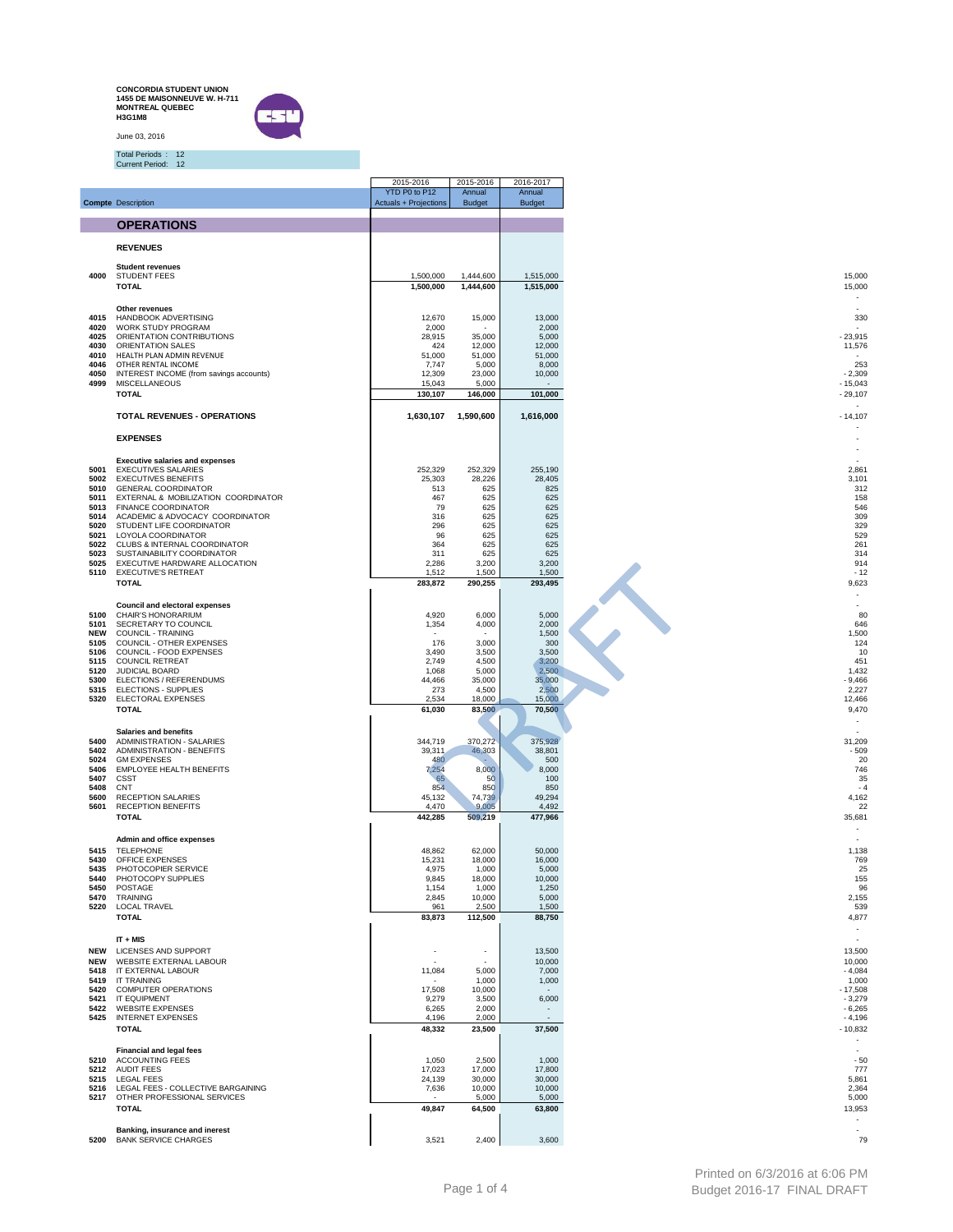**CONCORDIA STUDENT UNION 1455 DE MAISONNEUVE W. H-711 MONTREAL QUEBEC H3G1M8** June 03, 2016



Total Periods : 12 Current Period: 12

|              |                                                                           | 2015-2016                    | 2015-2016                | 2016-2017                |                                    |
|--------------|---------------------------------------------------------------------------|------------------------------|--------------------------|--------------------------|------------------------------------|
|              |                                                                           | YTD P0 to P12                | Annual                   | Annual                   |                                    |
|              | <b>Compte Description</b>                                                 | <b>Actuals + Projections</b> | <b>Budget</b>            | <b>Budget</b>            |                                    |
| 5201<br>5205 | PAYROLL SERVICE FEES<br><b>INTEREST CHARGES (LATE FEES)</b>               | 10,475<br>1,075              | 11,000                   | 11,000                   | 525<br>$-1,075$                    |
| 5230         | <b>INSURANCE</b>                                                          | 30,341                       | 23,654                   | 31,000                   | 659                                |
| 5202         | GAIN OR LOSS ON TRANSLATION                                               | $-61$                        | 500                      |                          | 61                                 |
|              | <b>TOTAL</b>                                                              | 45,352                       | 37,554                   | 45,600                   | 248<br>$\overline{\phantom{a}}$    |
|              | <b>Student engagement initiatives</b>                                     |                              |                          |                          |                                    |
| 5915<br>6099 | PROMOTIONS/COMMUNICATIONS<br>STUDENT LIFE INITIATIVES                     | 3,460<br>10,805              | 7,500<br>18,000          | 9,000<br>18,000          | 5,540<br>7,195                     |
| 6115         | <b>HANDBOOK PRINTING</b>                                                  | 50,000                       | 57,000                   | 60,000                   | 10,000                             |
| 6300         | <b>SPEAKERS SERIES</b>                                                    | 18,684                       | 25,000                   | 25,000                   | 6,316                              |
| 6400<br>6500 | SPECIAL PROJECTS<br><b>SUSTAINABILITY</b>                                 | 13,660<br>10,024             | 25,000<br>16,000         | 25,000<br>23,000         | 11,340<br>12,976                   |
|              | 6505 LOYOLA INITIATIVES                                                   | 785                          | 2,500                    | 4,500                    | 3,715                              |
|              | 6510 ACADEMIC INITIATIVES<br>6600 CONFERENCES                             | 822<br>172                   | 1,250                    | 1,250                    | 428<br>$-172$                      |
|              | 6700 CAMPAIGNS AND MOBILIZATION<br>7870 LOYOLA LUNCHEON SALARIES          | 50,508<br>43,500             | 50,000<br>43,500         | 50,000<br>43,500         | $-508$<br>$\overline{\phantom{a}}$ |
| 7871         | LOYOLA LUNCHEON EXPENSES                                                  | 2,500                        | 2,500                    | 2,500                    | $\overline{\phantom{a}}$           |
| 6000<br>6002 | ORIENTATION<br>ORIENTATION - SALARIES                                     | 115,380<br>36,376            | 105,000<br>45,000        | 120,000                  | 4,620<br>8,624                     |
| 6999         | <b>BURSARIES</b>                                                          | 20,000                       | 20,000                   | 45,000<br>20,000         |                                    |
|              | <b>TOTAL</b>                                                              | 376,917                      | 419,750                  | 446,750                  | 69,833                             |
|              | Other expenses                                                            |                              |                          |                          |                                    |
| 5218         | LEGAL FEES - NON-RESIDENT WITHOLDING TAXES                                | 3,600                        | $\overline{\phantom{a}}$ | $\overline{\phantom{a}}$ | $-3,600$                           |
| 8000<br>9990 | (GAIN) OR LOSS DUE TO SUBSIDIARY<br>EXPENSES FROM PRIOR YEARS NOT ACCRUED | 3,208                        | 5,000                    | 5,000                    | 1,792                              |
| 9999         | <b>MISCELLANEOUS</b>                                                      | 67,000                       |                          | 50,000                   | $-17,000$                          |
|              | <b>TOTAL</b>                                                              | 73,809                       | 5,000                    | 55,000                   | $-18,809$                          |
|              |                                                                           |                              |                          |                          |                                    |
|              | TOTAL EXPENSES - OPERATIONS                                               | 1,465,317                    | 1,545,778                | 1,579,361                | 114,044                            |
|              | <b>NET REVENUES (DEFICIT) - OPERATIONS</b>                                | 164,790                      | 44,822                   | 36,639                   | $-128,151$                         |
|              |                                                                           |                              |                          |                          |                                    |
|              |                                                                           |                              |                          |                          |                                    |
|              | OFF-CAMPUS HOUSING & JOB BANK (HOJO)                                      |                              |                          |                          |                                    |
|              | <b>REVENUES</b>                                                           |                              |                          |                          |                                    |
|              |                                                                           |                              |                          |                          |                                    |
|              | <b>Student revenues</b>                                                   |                              |                          |                          |                                    |
| 4007<br>4035 | OFF-CAMPUS HOUSING & JOB BANK<br>DEAN OF STUDENTS CCSL                    | 27,267<br>20,000             | 20,000<br>20,000         | 27,000<br>20,000         | $-267$<br>$\overline{\phantom{a}}$ |
| 4021         | WORK STUDY PROGRAM - HOJO                                                 | 5,652                        |                          | 5,000                    | $-652$                             |
| 4008         | HOUSING & JOB BANK FEES<br><b>TOTAL</b>                                   | 129,395<br>182,314           | 146,600<br>186,600       | 131,000<br>183,000       | 1,605<br>686                       |
|              |                                                                           |                              |                          |                          |                                    |
|              | TOTAL REVENUES - HOJO                                                     | 182,314                      | 186,600                  | 183,000                  | 686                                |
|              |                                                                           |                              |                          |                          |                                    |
|              | <b>EXPENSES</b>                                                           |                              |                          |                          |                                    |
|              | <b>Salaries and benefits</b>                                              |                              |                          |                          |                                    |
| 5800<br>5801 | HOJO - SALARIES<br>HOJO - EMPLOYEE BENEFITS                               | 133,915<br>14,716            | 122,894<br>15,819        | 150,082<br>16,159        | 16,167<br>1,443                    |
|              | <b>TOTAL</b>                                                              | 148,631                      | 138,713                  | 166,241                  | 17,609                             |
|              |                                                                           |                              |                          |                          |                                    |
|              | Admin and office expenses                                                 |                              |                          |                          | $\overline{a}$                     |
|              | 5818 HOJO - OFFICE SUPLIES<br>5821 HOJO - RESEARCH AND INFO BOOKLETS      | 1,249<br>2,202               | 1,000<br>5,000           | 1,500<br>5,000           | 251<br>2,798                       |
|              | 5822 HOJO - WEBSITE                                                       |                              | 12,000                   | 2,000                    | 2,000                              |
| 5819<br>5820 | <b>HOJO - SUBSCRIPTIONS</b><br>HOJO - ALL OTHER EXPENSES                  | 545<br>6,206                 | 750<br>20,000            | 750<br>19,500            | 205<br>13,294                      |
|              | <b>TOTAL</b>                                                              | 10,202                       | 38,750                   | 28,750                   | 18,548                             |
|              | TOTAL EXPENSES - HOJO                                                     | 158,834                      | 177,463                  | 194,991                  | 36,157                             |
|              |                                                                           |                              |                          |                          |                                    |
|              | NET REVENUES (DEFICIT) - HOJO                                             | 23,480                       | 9,137                    | $-11,991$                | $-35,471$                          |
|              |                                                                           |                              |                          |                          |                                    |
|              |                                                                           |                              |                          |                          |                                    |
|              | <b>ADVOCACY</b>                                                           |                              |                          |                          |                                    |
|              | <b>REVENUES</b>                                                           |                              |                          |                          |                                    |
|              |                                                                           |                              |                          |                          | $\overline{a}$                     |
| 4070         | <b>Student revenues</b><br>ADVOCACY FEES                                  | 179,970                      | 154,000                  | 182,000                  | 2,030                              |
| 4023         | WORK STUDY PROGRAM - ADVOCACY                                             | 3,483                        | 6,000                    | 3,500                    | 17                                 |
|              | <b>TOTAL</b>                                                              | 183,453                      | 160,000                  | 185,500                  | 2,047                              |
|              |                                                                           |                              | 160,000                  |                          |                                    |
|              |                                                                           |                              |                          | 185,500                  | 2,047                              |
|              | TOTAL REVENUES - ADVOCACY                                                 | 183,453                      |                          |                          |                                    |
|              | <b>EXPENSES</b>                                                           |                              |                          |                          |                                    |
|              |                                                                           |                              |                          |                          | $\overline{\phantom{a}}$           |
|              | <b>Salaries and benefits</b>                                              |                              |                          |                          |                                    |
| 7700<br>7701 | ADVOCACY - SALARIES<br>ADVOCACY - EMPLOYEE BENEFITS                       | 149,058<br>15,684            | 135,636<br>17,573        | 168,837<br>18,864        | 19,779<br>3,180                    |
|              | <b>TOTAL</b>                                                              | 164,742                      | 153,209                  | 187,701                  | 22,959                             |
|              | Admin and office expenses                                                 |                              |                          |                          | $\overline{\phantom{a}}$           |

 $\begin{array}{r} 525 \\ -1,075 \\ 659 \\ 248 \\ -248 \\ -5,540 \\ 5,409 \\ -1,172 \\ -5,641 \\ \end{array}$ - - - -<br>686 - - - - -  $-$ <br>19,779<br>3,180<br>22,959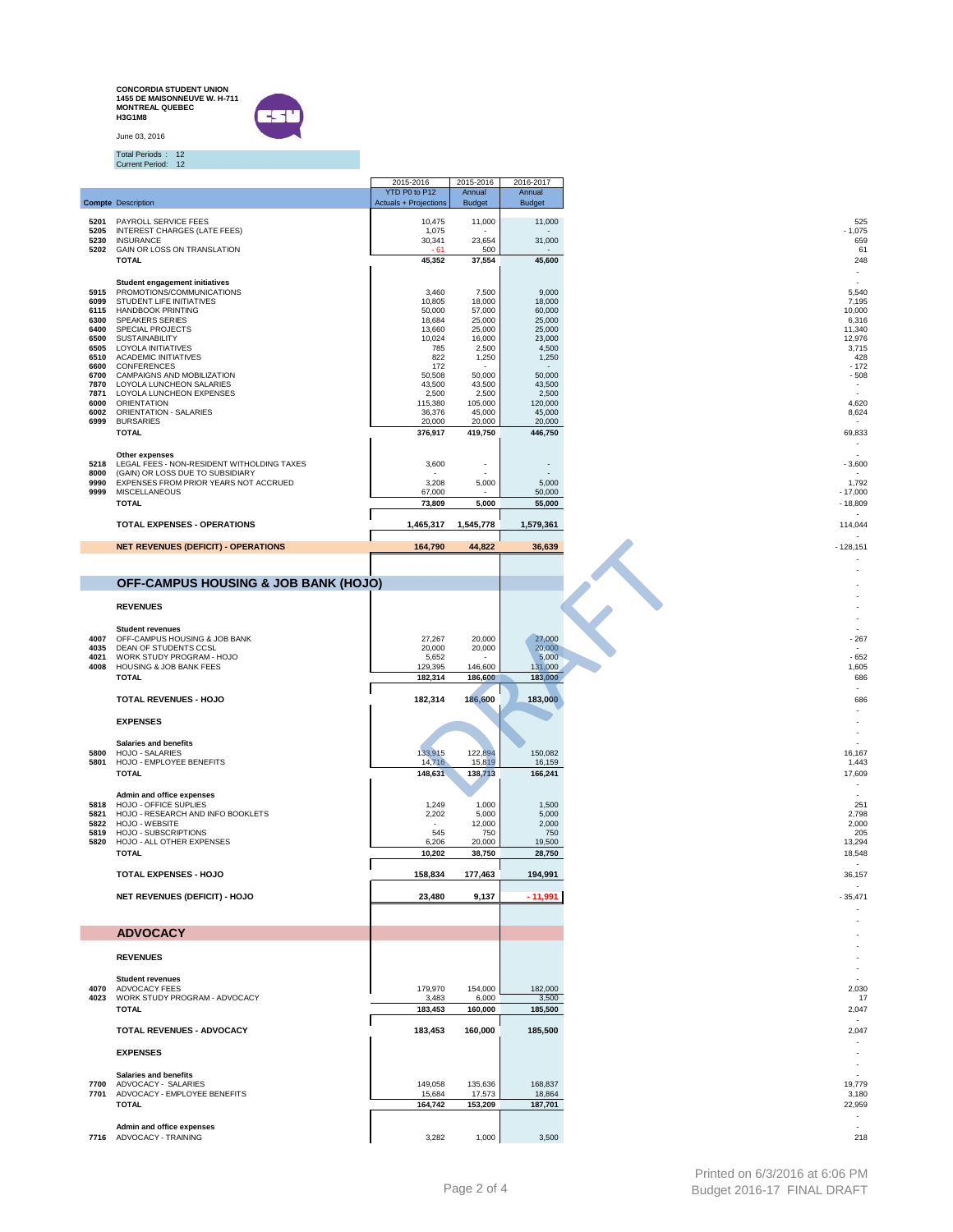|              | <b>CONCORDIA STUDENT UNION</b><br>1455 DE MAISONNEUVE W. H-711<br><b>MONTREAL QUEBEC</b><br>H3G1M8 |                                               |                          |                         |                                            |
|--------------|----------------------------------------------------------------------------------------------------|-----------------------------------------------|--------------------------|-------------------------|--------------------------------------------|
|              | June 03, 2016                                                                                      |                                               |                          |                         |                                            |
|              | Total Periods: 12<br>Current Period: 12                                                            |                                               |                          |                         |                                            |
|              |                                                                                                    | 2015-2016                                     | 2015-2016                | 2016-2017               |                                            |
|              | <b>Compte Description</b>                                                                          | YTD P0 to P12<br><b>Actuals + Projections</b> | Annual<br><b>Budget</b>  | Annual<br><b>Budget</b> |                                            |
|              | 7715 ADVOCACY - EXPENSES                                                                           | 6,335                                         | 5,500                    | 9,000                   | 2,665                                      |
|              | <b>TOTAL</b>                                                                                       | 6,335                                         | 6,500                    | 12,500                  | 6,165<br>$\sim$                            |
|              |                                                                                                    |                                               |                          |                         | $\sim$                                     |
|              | TOTAL EXPENSES - ADVOCACY                                                                          | 171,077                                       | 159,709                  | 200,201                 | 29,125<br>$\sim$                           |
|              | NET REVENUES (DEFICIT) - ADVOCACY                                                                  | 12,376                                        | 291                      | $-14,701$               | $-27,077$                                  |
|              |                                                                                                    |                                               |                          |                         |                                            |
|              | <b>LEGAL INFORMATION CLINIC (LIC)</b>                                                              |                                               |                          |                         |                                            |
|              | <b>REVENUES</b>                                                                                    |                                               |                          |                         |                                            |
|              | <b>Student revenues</b>                                                                            |                                               |                          |                         |                                            |
| 4009         | LEGAL INFORMATION CLINIC FEES<br>4022 WORK STUDY PROGRAM - LIC                                     | 109,658<br>3,197                              | 124,600                  | 111,500<br>3,000        | 1,842<br>$-197$                            |
|              | <b>TOTAL</b>                                                                                       | 112,855                                       | 124,600                  | 114,500                 | 1,645                                      |
|              | <b>TOTAL REVENUES - LIC</b>                                                                        | 112,855                                       | 124,600                  | 114,500                 | 1,645                                      |
|              | <b>EXPENSES</b>                                                                                    |                                               |                          |                         | $\sim$                                     |
|              | <b>Salaries and benefits</b>                                                                       |                                               |                          |                         |                                            |
| 7800<br>7801 | LEGAL INFORMATION CLINIC - SALARIES<br>LIC - EMPLOYEE BENEFITS                                     | 80,553<br>8,179                               | 78,077<br>10,199         | 79,639<br>8,806         | $-915$<br>628                              |
|              | <b>TOTAL</b>                                                                                       | 88,732                                        | 88,276                   | 88,445                  | $-287$                                     |
|              | Admin and office expenses                                                                          |                                               |                          |                         | $\sim$                                     |
|              | 7804 LIC - TRAINING<br>7806 LIC - FOOD FOR OFFICE                                                  | 3,379<br>398                                  | 1,500<br>250             | 4,000<br>400            | 621<br>2                                   |
|              | 7815 LIC - EXPENSES<br>NEW LIC - SPECIAL PROJECTS                                                  | 12,294                                        | 17,500                   | 17,500                  | 5,206                                      |
|              | 7803 LEGAL FEE FUNDING<br><b>TOTAL</b>                                                             | 2,621<br>18,692                               | 1,500<br>20,750          | 4,155<br>26,055         | 1,534<br>7,363                             |
|              | TOTAL EXPENSES - LIC                                                                               | 107,424                                       | 109,026                  | 114,500                 | 7,075                                      |
|              | <b>NET REVENUES (DEFICIT) - LIC</b>                                                                | 5,431                                         | 15,574                   | $\mathbf 0$             | $-5,431$                                   |
|              |                                                                                                    |                                               |                          |                         |                                            |
|              | <b>CLUBS</b>                                                                                       |                                               |                          |                         |                                            |
|              |                                                                                                    |                                               |                          |                         |                                            |
|              | <b>REVENUES</b>                                                                                    |                                               |                          |                         |                                            |
| 4003         | <b>Student revenues</b><br><b>CLUB FEES</b>                                                        | 240,000                                       | 183,000                  | 245,000                 | 5,000                                      |
|              | <b>TOTAL</b>                                                                                       | 240,000                                       | 183,000                  | 245,000                 | 5,000                                      |
|              | TOTAL REVENUES - CLUBS                                                                             | 240,000                                       | 183,000                  | 245,000                 | 5,000                                      |
|              | <b>EXPENSES</b>                                                                                    |                                               |                          |                         |                                            |
|              | XXXX CSU CLUBS EXPENSES                                                                            | 123,558                                       |                          | 150,000                 | 26,442                                     |
|              | 7000 CLUBS - SPECIAL PROJECTS<br><b>TOTAL</b>                                                      | 3,214<br>126,772                              | ÷                        | 3,300<br>153,300        | 86<br>26,528                               |
|              |                                                                                                    |                                               |                          |                         | $\sim$                                     |
| 7686         | <b>Salaries and benefits</b><br><b>CLUBS - SALARIES</b>                                            | 11,834                                        | 22,514                   | 13,701                  | $\sim$<br>1,868                            |
|              | 7687 CLUBS - EMPLOYEE BENEFITS<br><b>TOTAL</b>                                                     | 1,299<br>13,133                               | 2,701<br>25,215          | 1,611<br>15,313         | 313<br>2,180                               |
|              | Other expenses                                                                                     |                                               |                          |                         | $\sim$<br>$\sim$                           |
| 7685         | CLUBS - OTHER EXPENSES                                                                             | 4,000                                         | 183,000                  | 4,000                   | $\overline{\phantom{a}}$                   |
|              | <b>TOTAL</b>                                                                                       | 4,000                                         | 183,000                  | 4,000                   | $\overline{\phantom{a}}$<br>$\overline{a}$ |
|              | <b>TOTAL EXPENSES - CLUBS</b>                                                                      | 143,904                                       | 183,000                  | 172,613                 | 28,708                                     |
|              | <b>NET REVENUES - CLUBS</b>                                                                        | 96,096                                        | $\overline{\phantom{a}}$ | 72,387                  | $-23,708$                                  |
|              |                                                                                                    |                                               |                          |                         | ÷                                          |
|              | <b>SURPLUS (DEFICIT)</b>                                                                           | 302,173                                       | 69,824                   | 82,334                  | $-219,838$                                 |
|              |                                                                                                    |                                               |                          |                         |                                            |